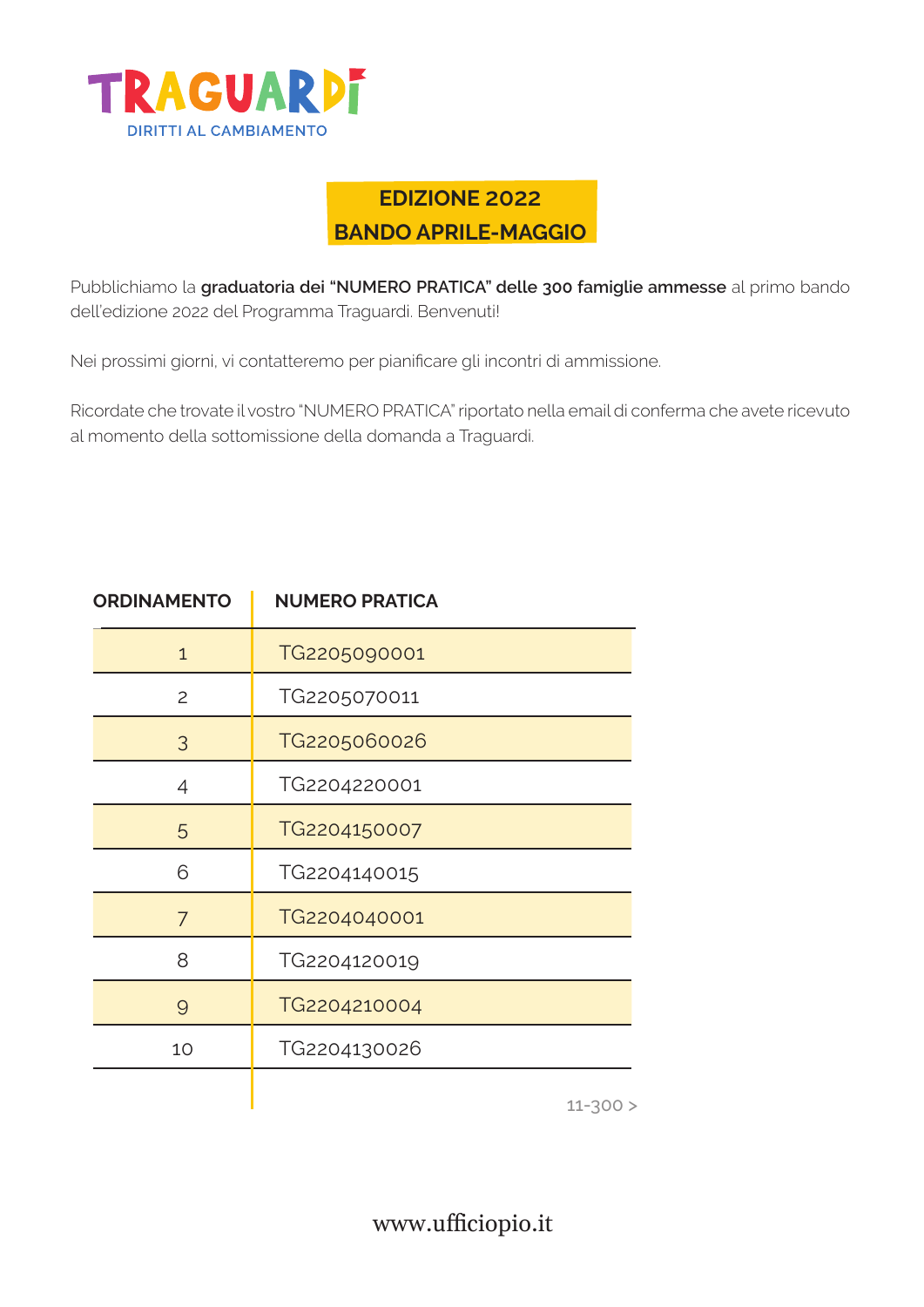

| <b>ORDINAMENTO</b> | <b>NUMERO PRATICA</b> |
|--------------------|-----------------------|
| 11                 | TG2205060023          |
| 12                 | TG2204120005          |
| 13                 | TG2204110004          |
| 14                 | TG2204070002          |
| 15                 | TG2204140022          |
| 16                 | TG2205040010          |
| 17                 | TG2204150013          |
| 18                 | TG2205070004          |
| 19                 | TG2205070003          |
| 20                 | TG2205060013          |
| 21                 | TG2205060004          |
| 22                 | TG2205050018          |
| 23                 | TG2205040001          |
| 24                 | TG2205020007          |
| 25                 | TG2204290013          |
| 26                 | TG2204290005          |
| 27                 | TG2204290004          |
| 28                 | TG2204280028          |
| 29                 | TG2204280019          |
| 30                 | TG2204270008          |
|                    |                       |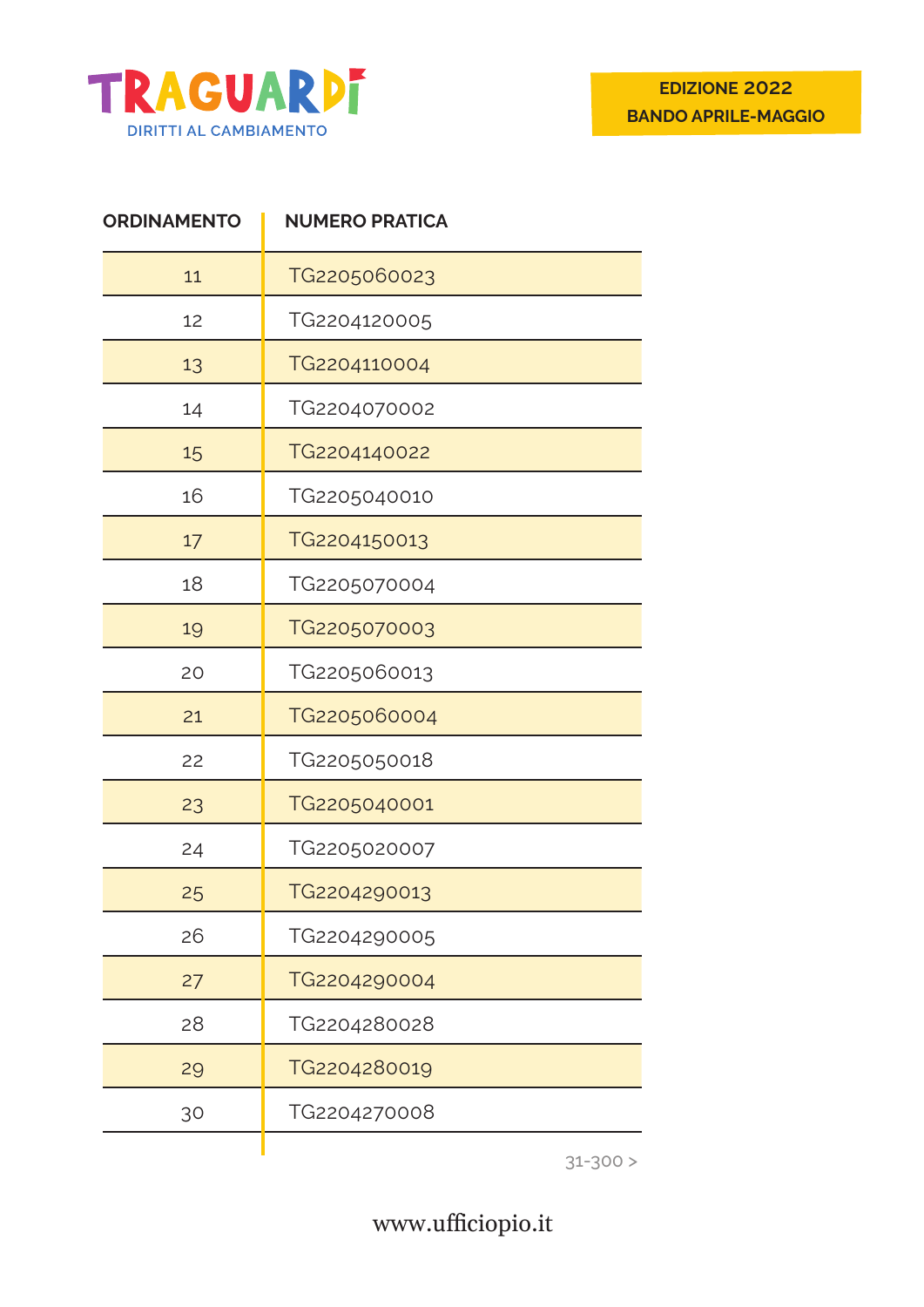

| <b>ORDINAMENTO</b> | <b>NUMERO PRATICA</b> |
|--------------------|-----------------------|
| 31                 | TG2204220012          |
| 32                 | TG2204190011          |
| 33                 | TG2204190007          |
| 34                 | TG2204130010          |
| 35                 | TG2204110016          |
| 36                 | TG2204110014          |
| 37                 | TG2204070012          |
| 38                 | TG2204070004          |
| 39                 | TG2204060009          |
| 40                 | TG2204050001          |
| 41                 | TG2204010001          |
| 42                 | TG2204270006          |
| 43                 | TG2204280013          |
| 44                 | TG2205060001          |
| 45                 | TG2205030010          |
| 46                 | TG2205060024          |
| 47                 | TG2204270012          |
| 48                 | TG2204070005          |
| 49                 | TG2204220010          |
| 50                 | TG2204210016          |
|                    |                       |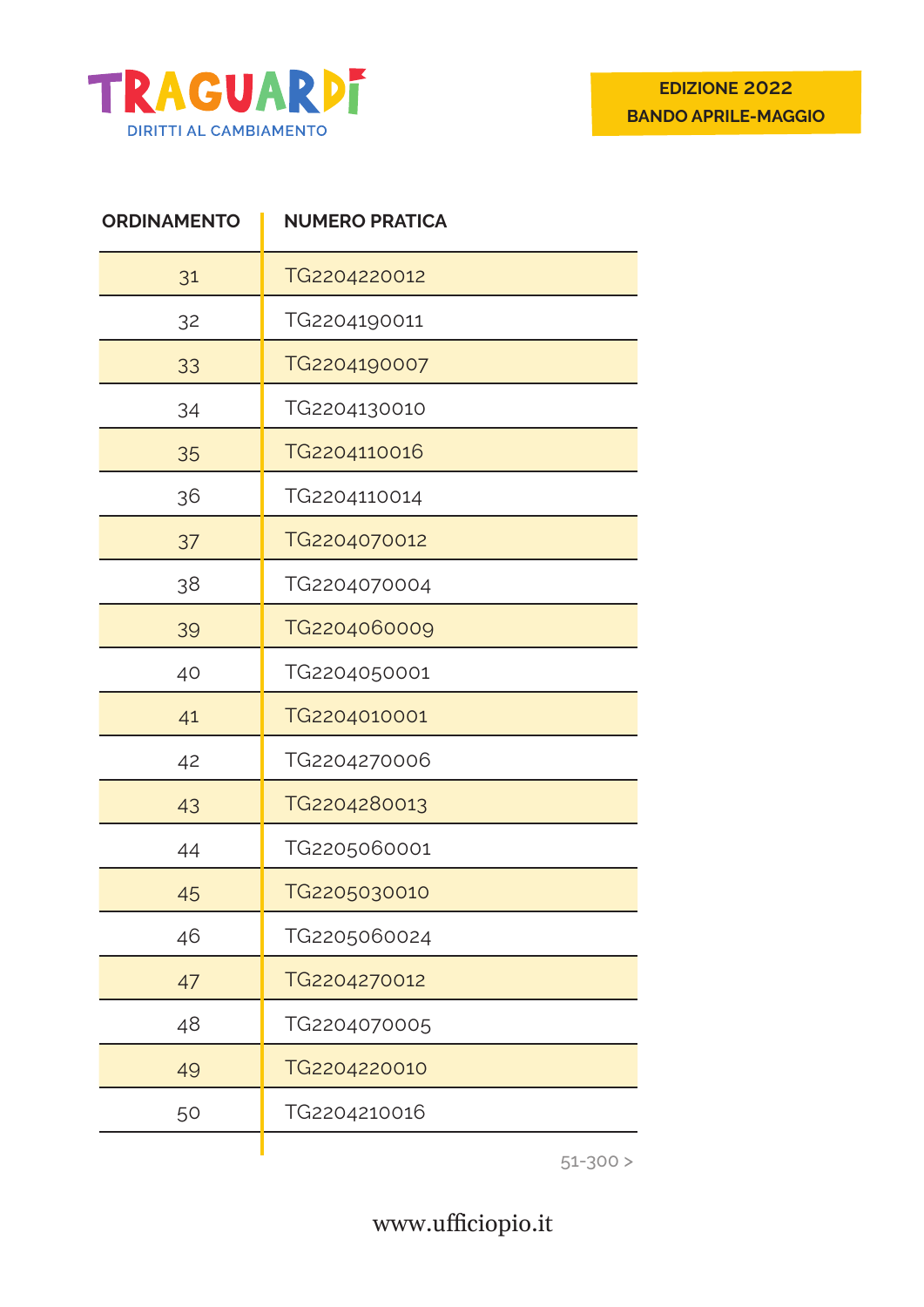

| <b>ORDINAMENTO</b> | <b>NUMERO PRATICA</b> |
|--------------------|-----------------------|
| 51                 | TG2204130014          |
| 52                 | TG2205060005          |
| 53                 | TG2204210014          |
| 54                 | TG2204200017          |
| 55                 | TG2205040016          |
| 56                 | TG2204210010          |
| 57                 | TG2204280007          |
| 58                 | TG2204190012          |
| 59                 | TG2204140005          |
| 60                 | TG2205020005          |
| 61                 | TG2205030015          |
| 62                 | TG2205080001          |
| 63                 | TG2205020013          |
| 64                 | TG2205030011          |
| 65                 | TG2205060017          |
| 66                 | TG2205040013          |
| 67                 | TG2204220016          |
| 68                 | TG2205060022          |
| 69                 | TG2205060002          |
| 70                 | TG2204130011          |
|                    |                       |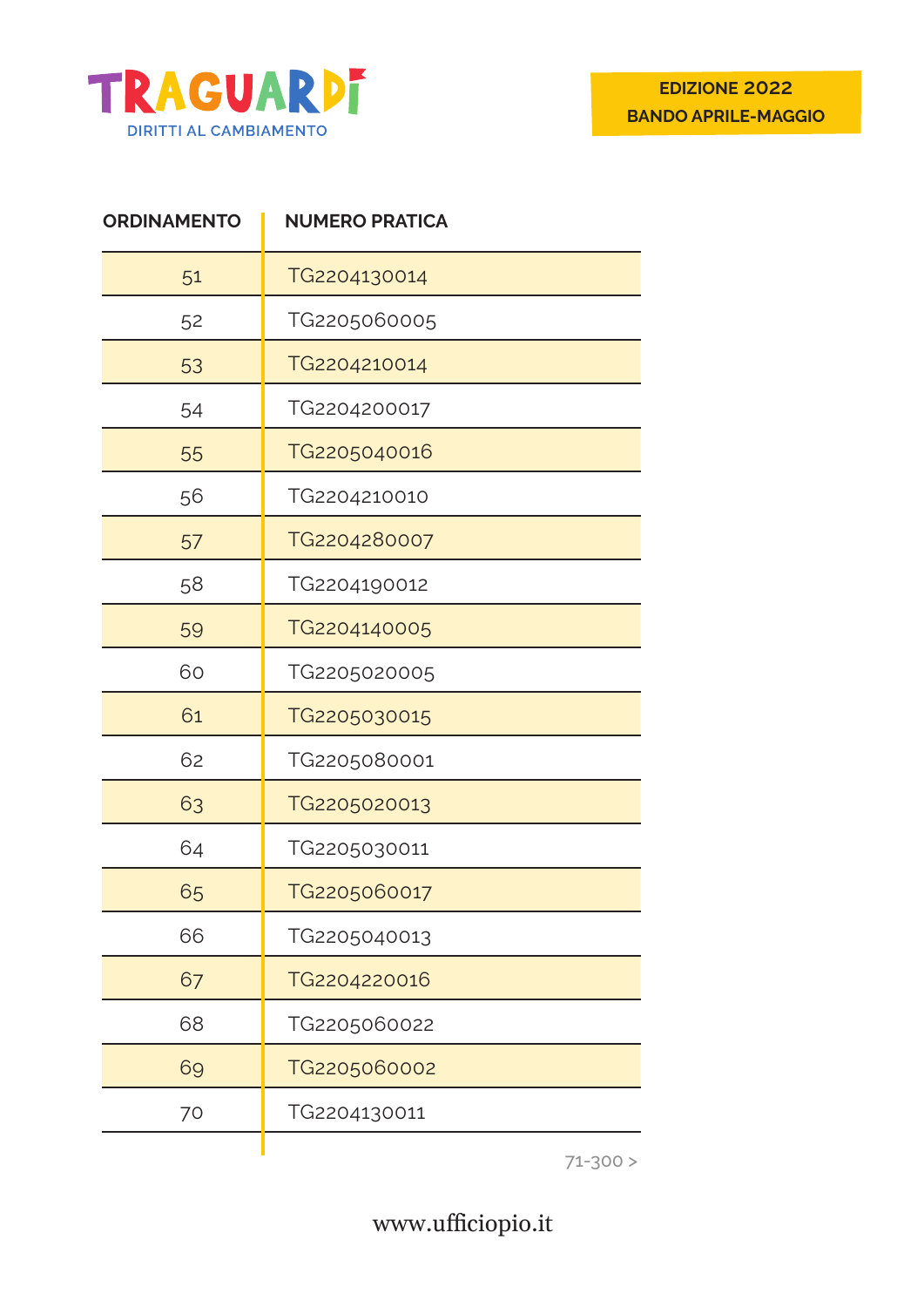

| <b>ORDINAMENTO</b> | <b>NUMERO PRATICA</b> |
|--------------------|-----------------------|
| 71                 | TG2204120017          |
| 72                 | TG2205060010          |
| 73                 | TG2204280021          |
| 74                 | TG2204190009          |
| 75                 | TG2204190016          |
| 76                 | TG2204210015          |
| 77                 | TG2204260018          |
| 78                 | TG2204120012          |
| 79                 | TG2204130004          |
| 80                 | TG2204200002          |
| 81                 | TG2204140008          |
| 82                 | TG2204150003          |
| 83                 | TG2204140016          |
| 84                 | TG2204070006          |
| 85                 | TG2205020006          |
| 86                 | TG2204280011          |
| 87                 | TG2204130009          |
| 88                 | TG2204160001          |
| 89                 | TG2204120003          |
| 90                 | TG2205050030          |
|                    |                       |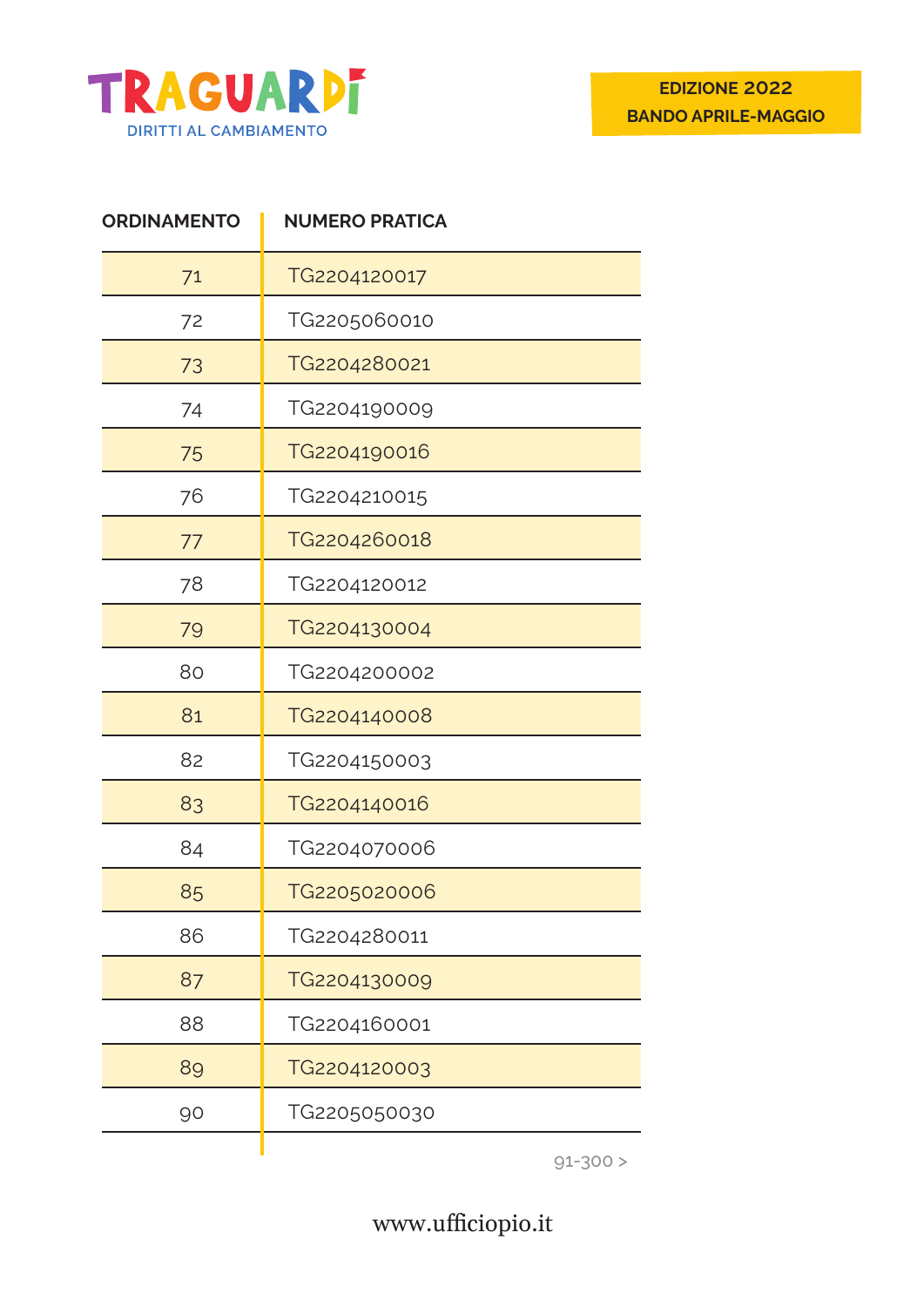

| <b>ORDINAMENTO</b> | <b>NUMERO PRATICA</b> |
|--------------------|-----------------------|
| 91                 | TG2205030014          |
| 92                 | TG2205050011          |
| 93                 | TG2204060006          |
| 94                 | TG2204200016          |
| 95                 | TG2204130005          |
| 96                 | TG2204280002          |
| 97                 | TG2204130015          |
| 98                 | TG2205050014          |
| 99                 | TG2205030019          |
| 100                | TG2204280017          |
| 101                | TG2205020009          |
| 102                | TG2204290014          |
| 103                | TG2205080003          |
| 104                | TG2204290009          |
| 105                | TG2205020001          |
| 106                | TG2205050005          |
| 107                | TG2205050024          |
| 108                | TG2204150001          |
| 109                | TG2205030006          |
| 110                | TG2204200007          |
|                    |                       |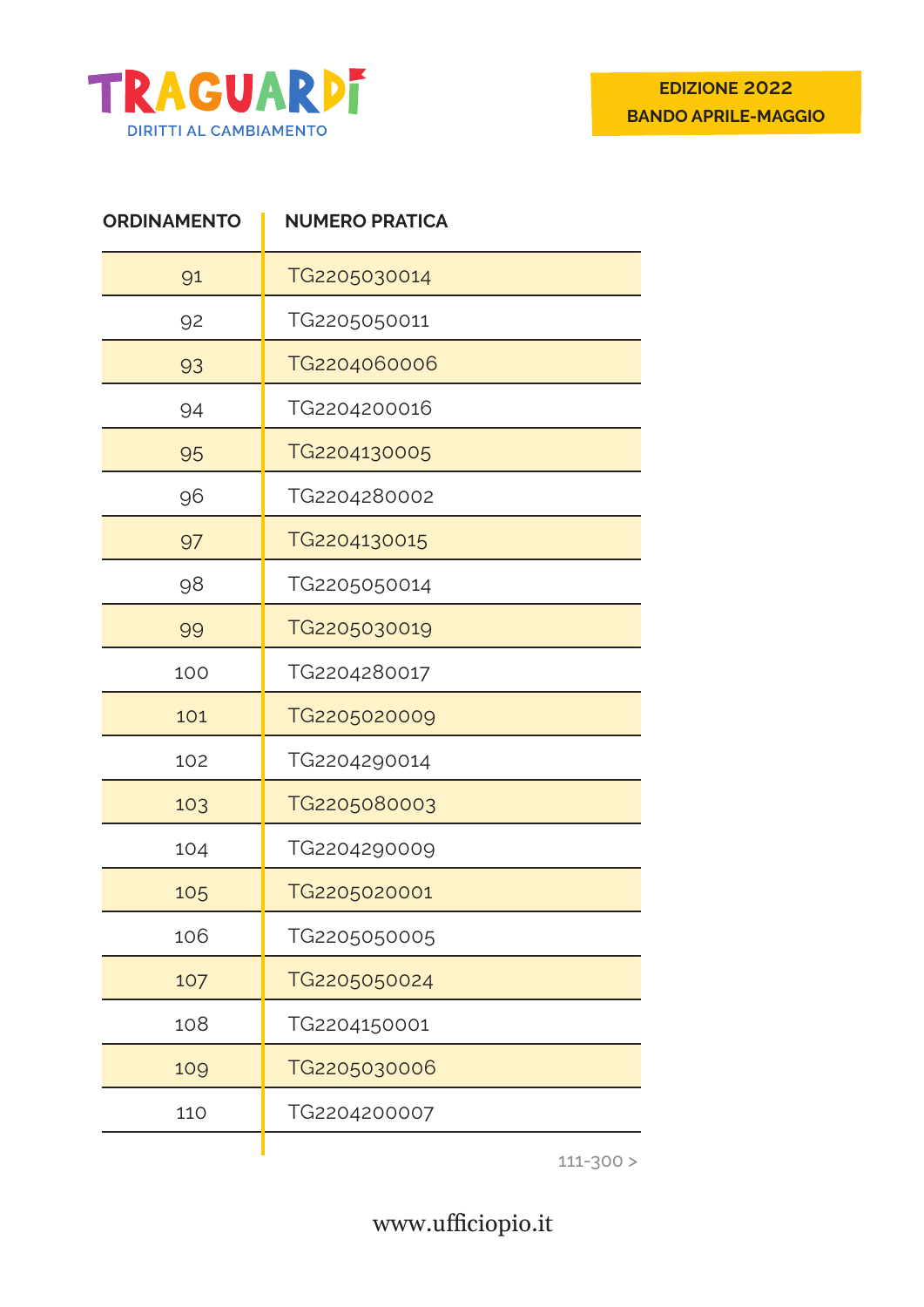

| <b>ORDINAMENTO</b> | <b>NUMERO PRATICA</b> |
|--------------------|-----------------------|
| 111                | TG2205070006          |
| 112                | TG2204130023          |
| 113                | TG2204110018          |
| 114                | TG2205050019          |
| 115                | TG2204220006          |
| 116                | TG2204140006          |
| 117                | TG2204110015          |
| 118                | TG2205040004          |
| 119                | TG2204290001          |
| 120                | TG2205040017          |
| 121                | TG2204270007          |
| 122                | TG2204140007          |
| 123                | TG2204260011          |
| 124                | TG2204260003          |
| 125                | TG2204260007          |
| 126                | TG2204190013          |
| 127                | TG2205050035          |
| 128                | TG2204270013          |
| 129                | TG2204280018          |
| 130                | TG2204260014          |
|                    |                       |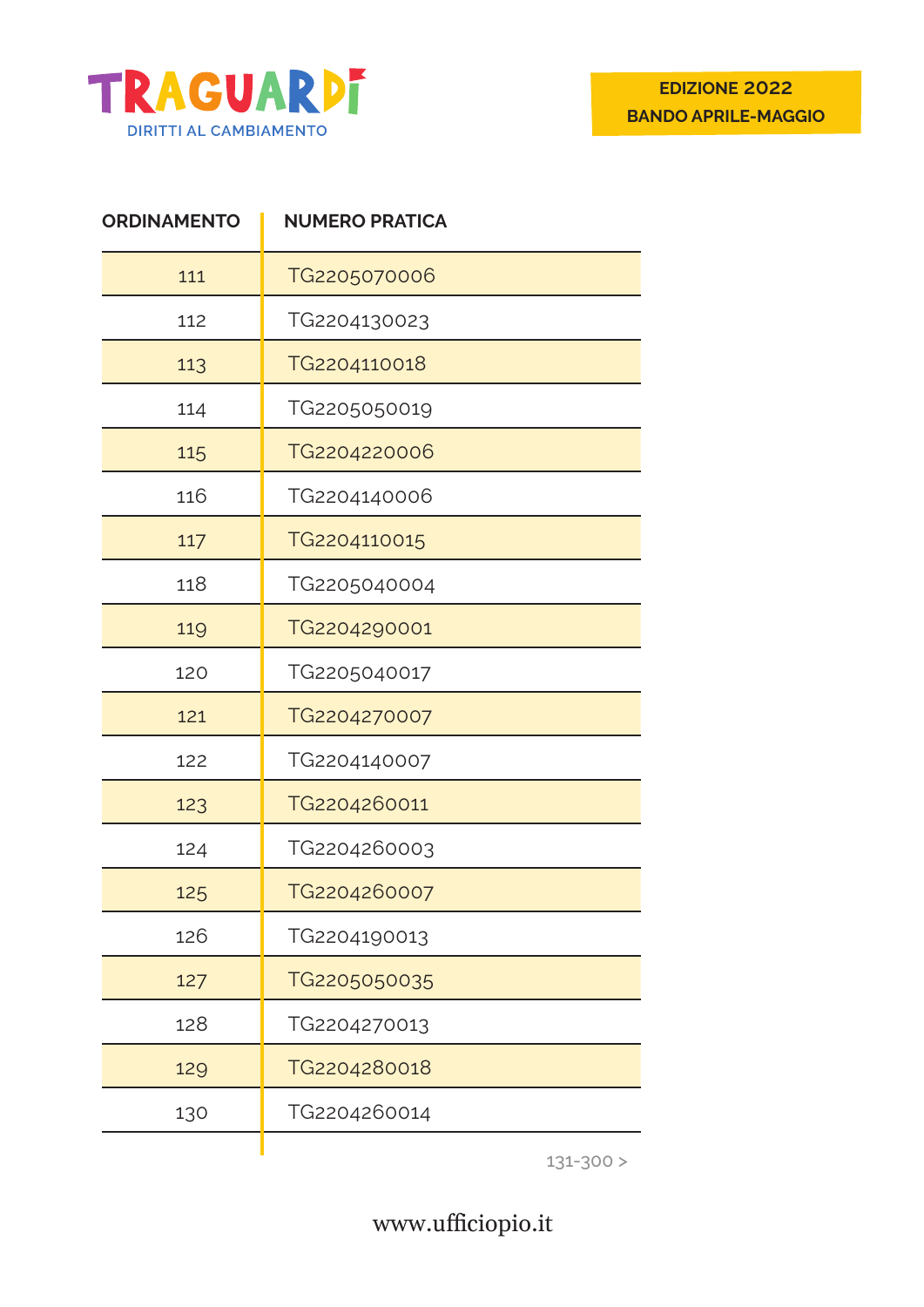

| <b>ORDINAMENTO</b> | <b>NUMERO PRATICA</b> |
|--------------------|-----------------------|
| 131                | TG2204110012          |
| 132                | TG2204120020          |
| 133                | TG2205030017          |
| 134                | TG2204210003          |
| 135                | TG2204260013          |
| 136                | TG2204270017          |
| 137                | TG2204140010          |
| 138                | TG2204070003          |
| 139                | TG2204210008          |
| 140                | TG2204070013          |
| 141                | TG2205050031          |
| 142                | TG2204210013          |
| 143                | TG2204140017          |
| 144                | TG2204250002          |
| 145                | TG2205050021          |
| 146                | TG2204070008          |
| 147                | TG2204280015          |
| 148                | TG2204280024          |
| 149                | TG2204140003          |
| 150                | TG2205060016          |
|                    |                       |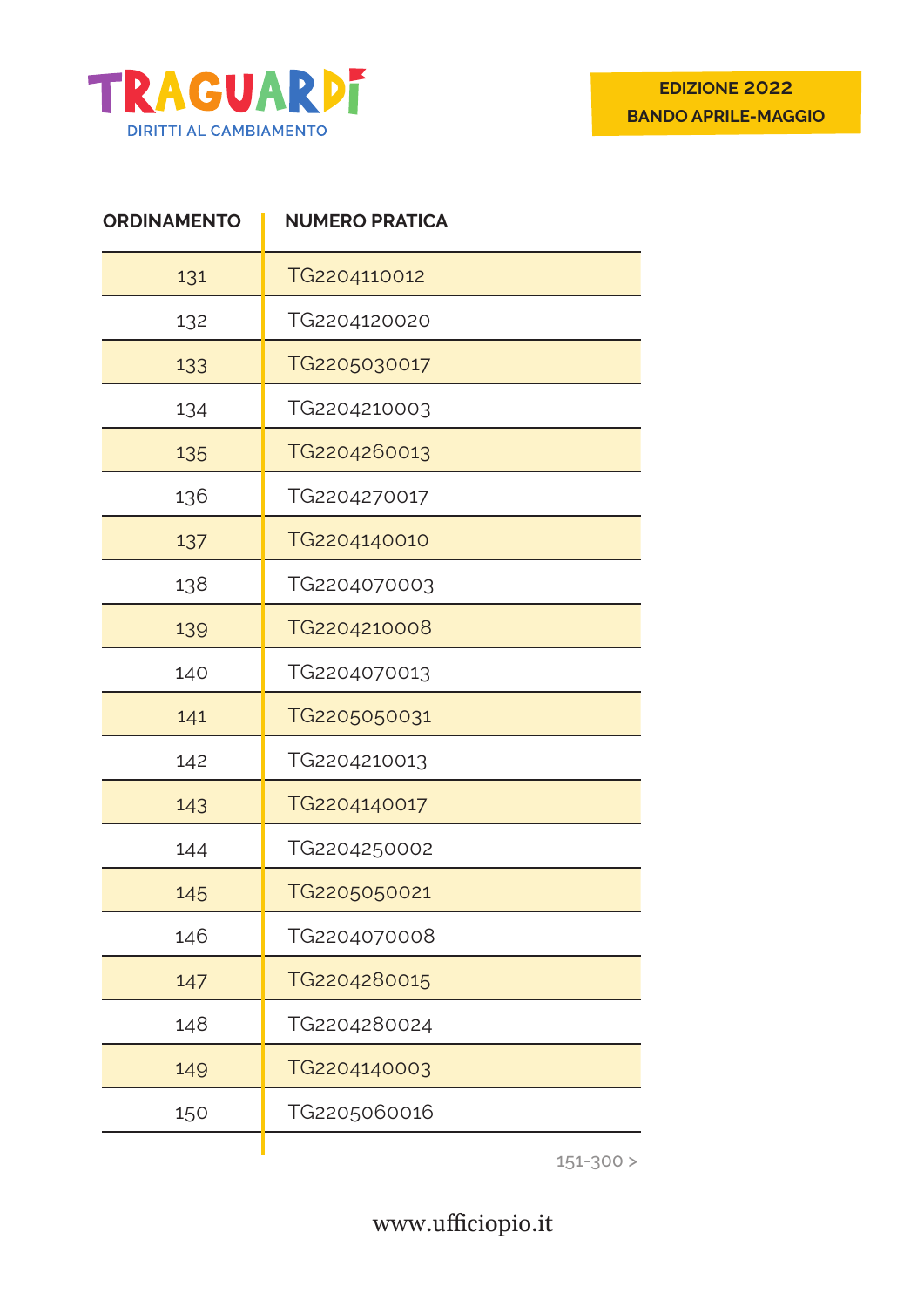

| <b>ORDINAMENTO</b> | <b>NUMERO PRATICA</b> |
|--------------------|-----------------------|
| 151                | TG2204070007          |
| 152                | TG2204200005          |
| 153                | TG2204210012          |
| 154                | TG2205060015          |
| 155                | TG2204080002          |
| 156                | TG2205040006          |
| 157                | TG2204140004          |
| 158                | TG2205050033          |
| 159                | TG2204110005          |
| 160                | TG2205040009          |
| 161                | TG2204120016          |
| 162                | TG2204230002          |
| 163                | TG2204280005          |
| 164                | TG2205070005          |
| 165                | TG2204190006          |
| 166                | TG2205020002          |
| 167                | TG2204190008          |
| 168                | TG2204260002          |
| 169                | TG2205050026          |
| 170                | TG2204280029          |
|                    |                       |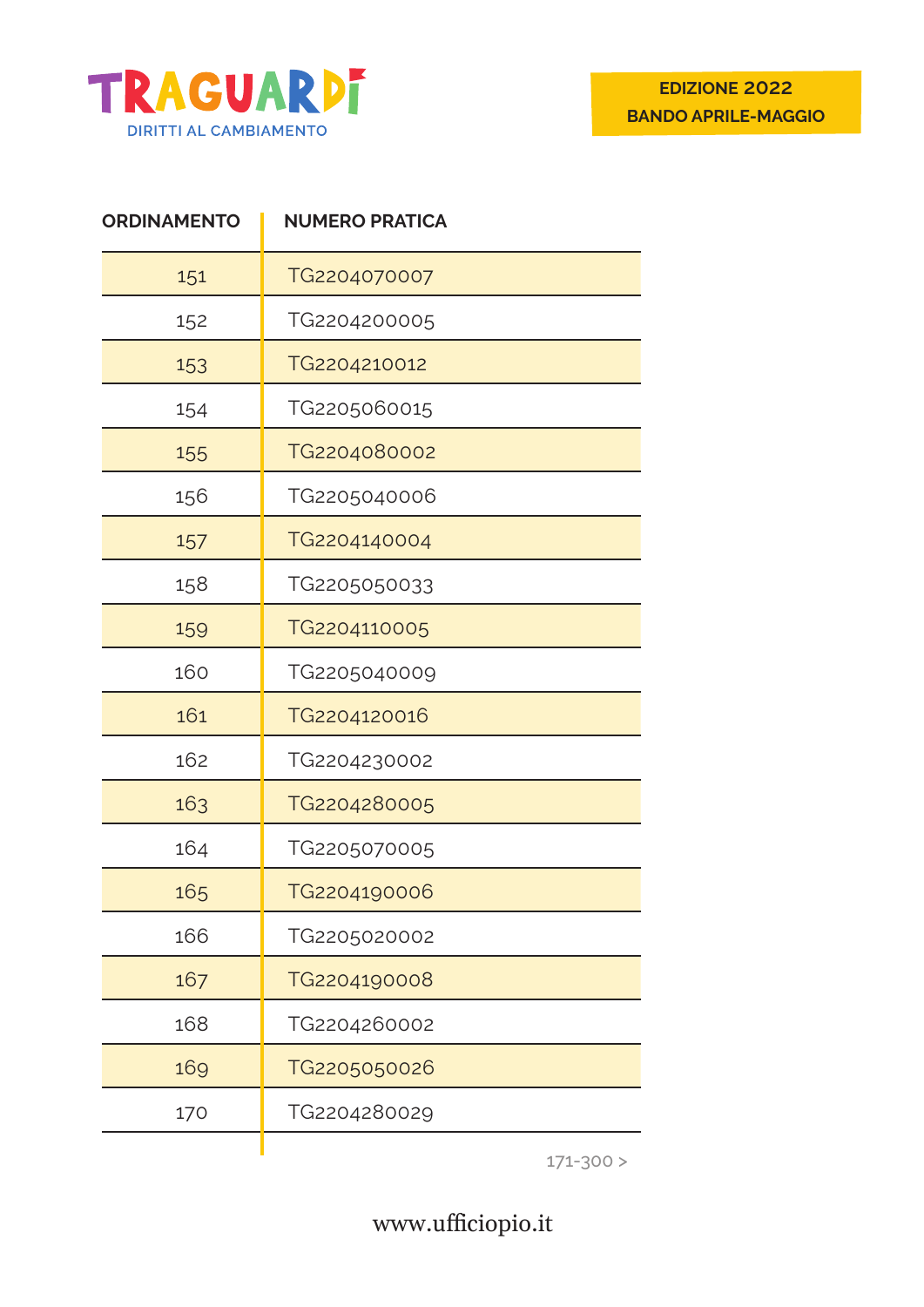

| <b>ORDINAMENTO</b> | <b>NUMERO PRATICA</b> |
|--------------------|-----------------------|
| 171                | TG2204270003          |
| 172                | TG2204220004          |
| 173                | TG2204130002          |
| 174                | TG2205040014          |
| 175                | TG2204190015          |
| 176                | TG2205040003          |
| 177                | TG2204120014          |
| 178                | TG2204110013          |
| 179                | TG2204140013          |
| 180                | TG2205050008          |
| 181                | TG2205030008          |
| 182                | TG2205040011          |
| 183                | TG2204300002          |
| 184                | TG2204230003          |
| 185                | TG2204280022          |
| 186                | TG2204270011          |
| 187                | TG2205080002          |
| 188                | TG2204110011          |
| 189                | TG2205020017          |
| 190                | TG2204200011          |
|                    |                       |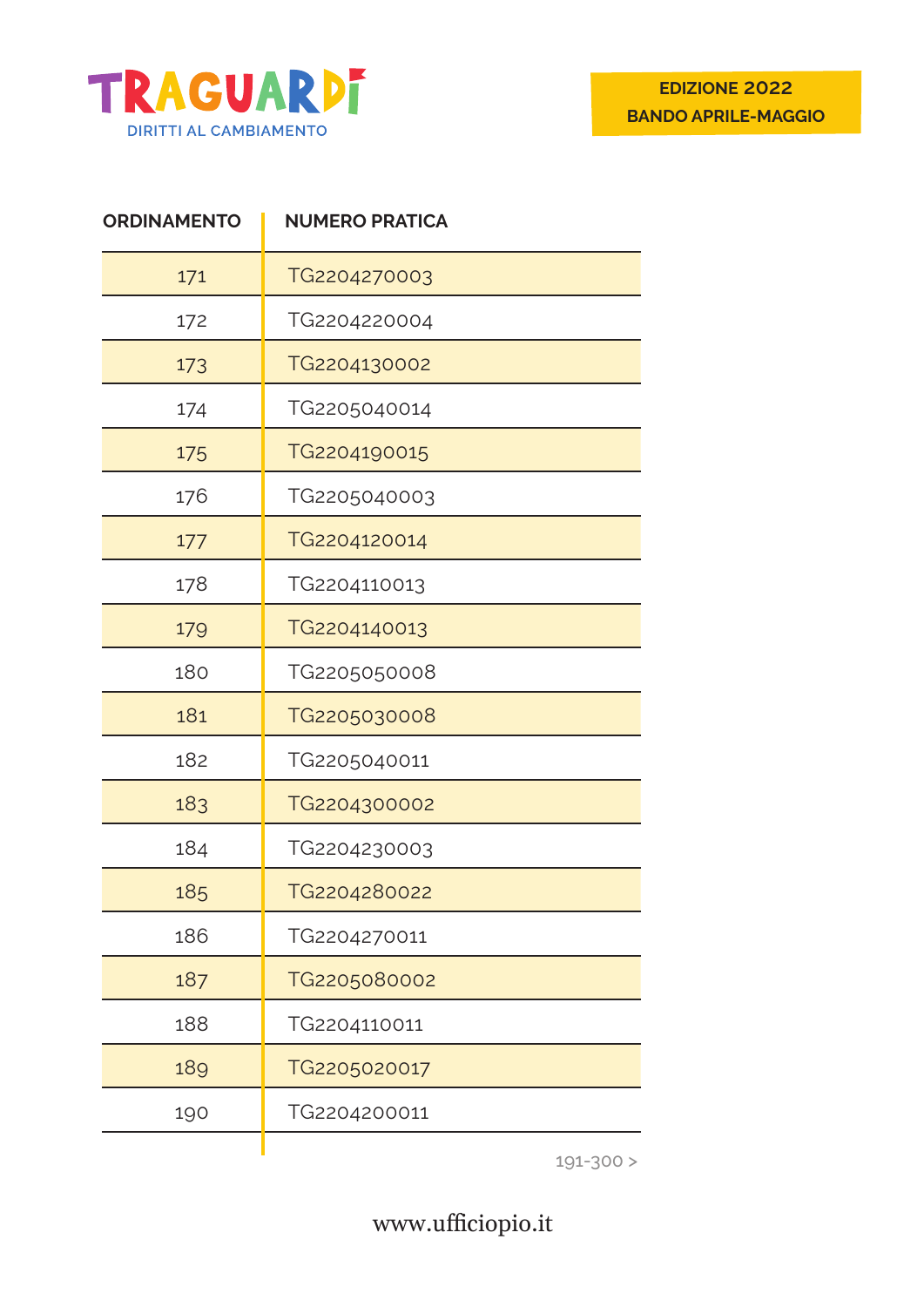

| <b>ORDINAMENTO</b> | <b>NUMERO PRATICA</b> |
|--------------------|-----------------------|
| 191                | TG2204280010          |
| 192                | TG2204190010          |
| 193                | TG2204130012          |
| 194                | TG2205040007          |
| 195                | TG2205070008          |
| 196                | TG2205030002          |
| 197                | TG2205030007          |
| 198                | TG2204270005          |
| 199                | TG2205030005          |
| 200                | TG2204200015          |
| 201                | TG2204200009          |
| 202                | TG2204150008          |
| 203                | TG2205060014          |
| 204                | TG2204280009          |
| 205                | TG2204120006          |
| 206                | TG2204150010          |
| 207                | TG2204130006          |
| 208                | TG2204140018          |
| 209                | TG2205050002          |
| 210                | TG2204280014          |
|                    |                       |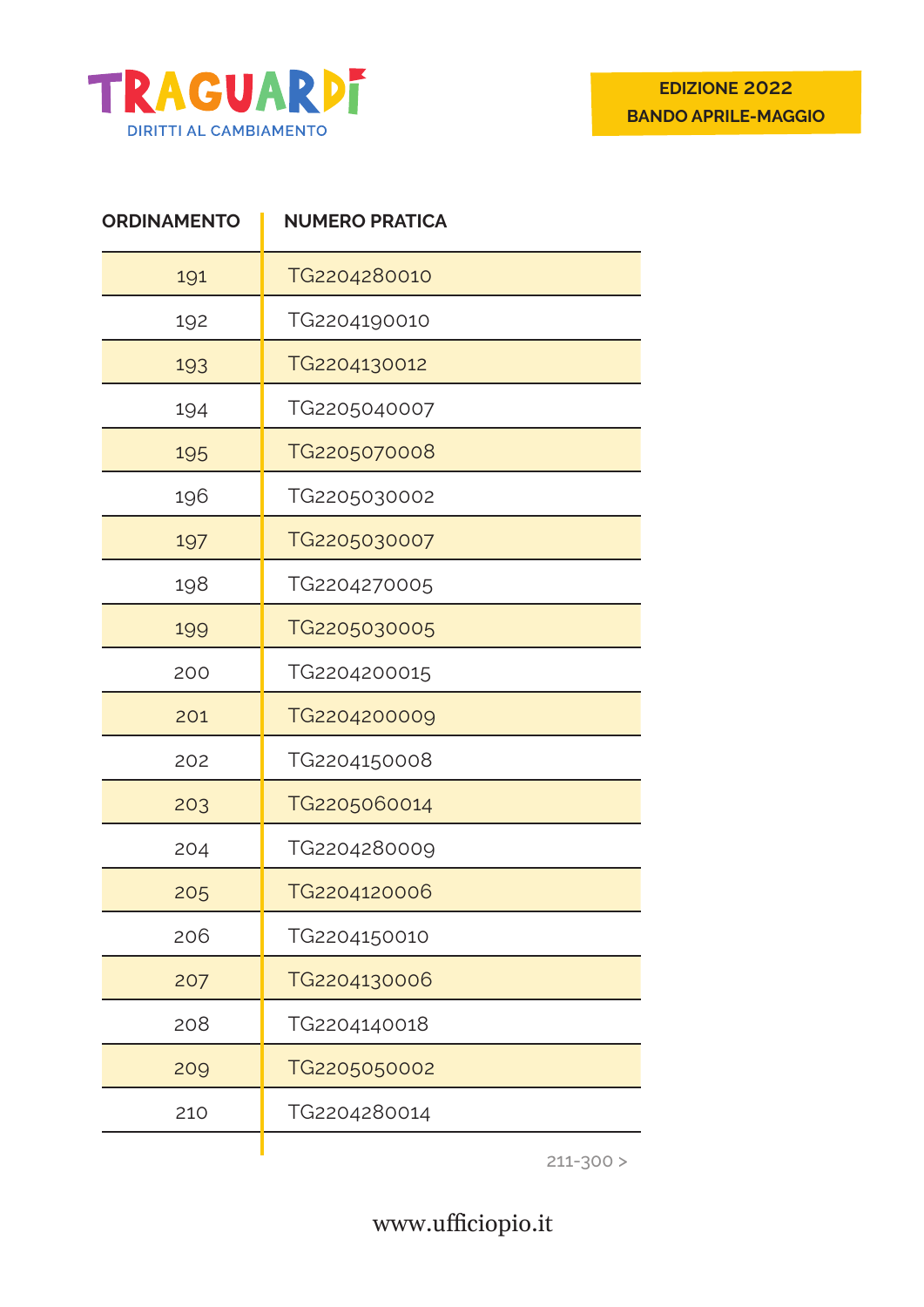

| <b>ORDINAMENTO</b> | <b>NUMERO PRATICA</b> |
|--------------------|-----------------------|
| 211                | TG2204060002          |
| 212                | TG2204260012          |
| 213                | TG2205050028          |
| 214                | TG2204260017          |
| 215                | TG2204270019          |
| 216                | TG2204140014          |
| 217                | TG2205060020          |
| 218                | TG2204120001          |
| 219                | TG2205060025          |
| 220                | TG2205050010          |
| 221                | TG2204120010          |
| 222                | TG2204110010          |
| 223                | TG2204130001          |
| 224                | TG2205040012          |
| 225                | TG2204210019          |
| 226                | TG2204070001          |
| 227                | TG2204130017          |
| 228                | TG2204120018          |
| 229                | TG2204190005          |
| 230                | TG2205030003          |
|                    |                       |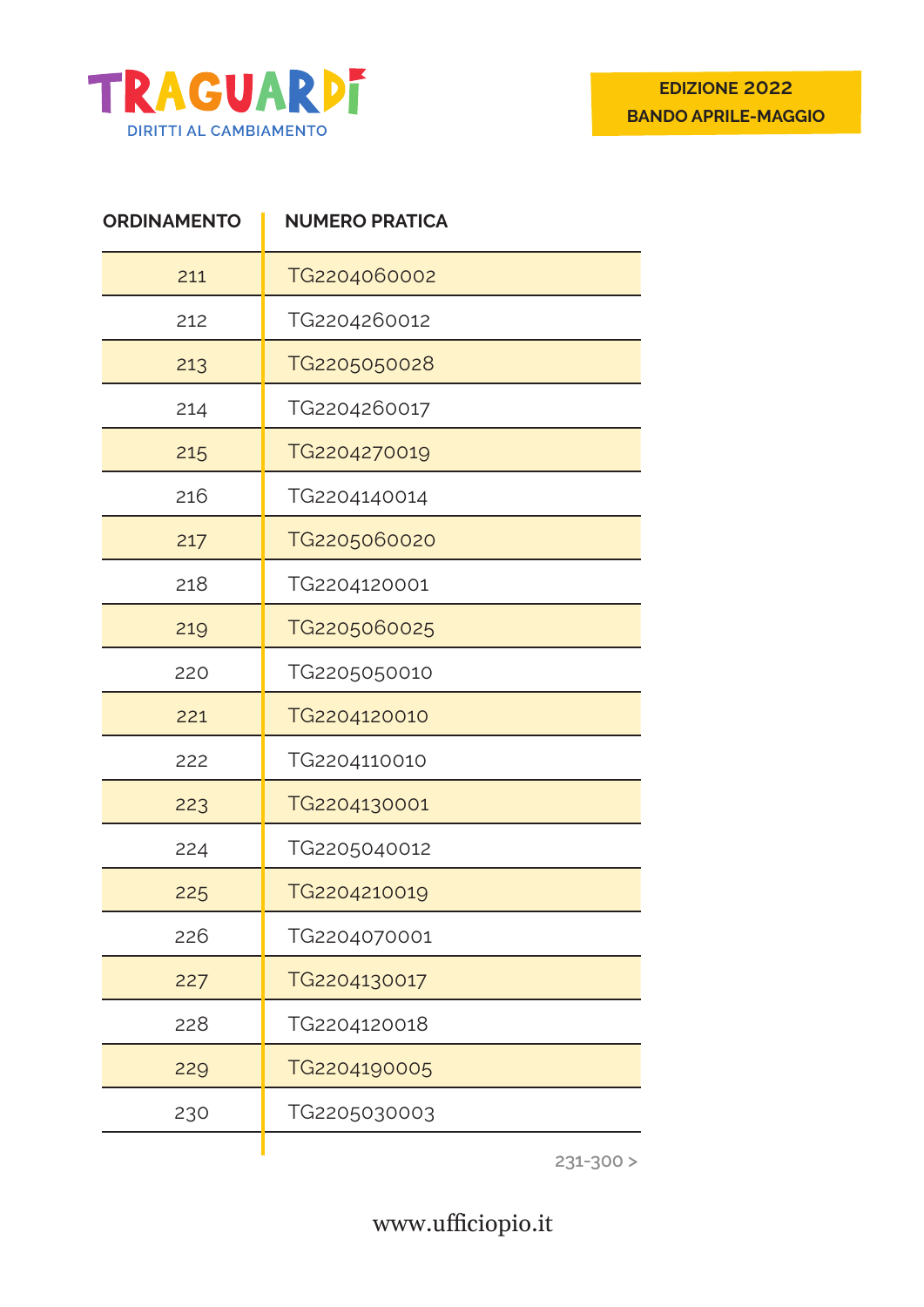

| <b>ORDINAMENTO</b> | <b>NUMERO PRATICA</b> |
|--------------------|-----------------------|
| 231                | TG2204070011          |
| 232                | TG2204270024          |
| 233                | TG2204190004          |
| 234                | TG2204150012          |
| 235                | TG2204260004          |
| 236                | TG2204060007          |
| 237                | TG2204150004          |
| 238                | TG2204280001          |
| 239                | TG2204200003          |
| 240                | TG2205050034          |
| 241                | TG2204080001          |
| 242                | TG2205040005          |
| 243                | TG2204120007          |
| 244                | TG2205050001          |
| 245                | TG2205030004          |
| 246                | TG2204120023          |
| 247                | TG2205050004          |
| 248                | TG2204130003          |
| 249                | TG2204280003          |
| 250                | TG2204200019          |
|                    |                       |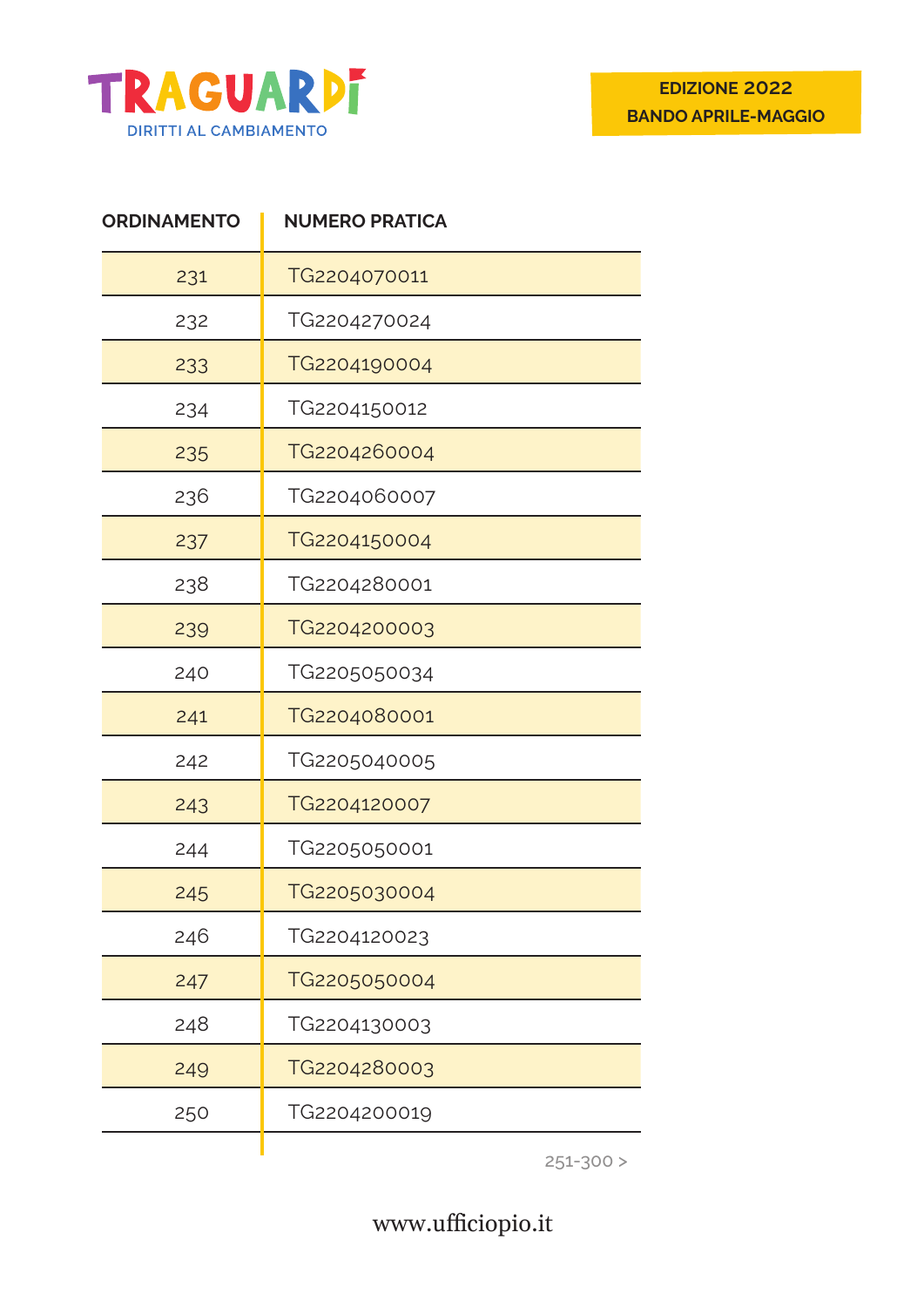

| <b>ORDINAMENTO</b> | <b>NUMERO PRATICA</b> |
|--------------------|-----------------------|
| 251                | TG2204160002          |
| 252                | TG2204120009          |
| 253                | TG2204120015          |
| 254                | TG2204280008          |
| 255                | TG2204220005          |
| 256                | TG2204060001          |
| 257                | TG2205050003          |
| 258                | TG2204140019          |
| 259                | TG2205060021          |
| 260                | TG2205050020          |
| 261                | TG2205050016          |
| 262                | TG2205040002          |
| 263                | TG2205030001          |
| 264                | TG2204270020          |
| 265                | TG2204270014          |
| 266                | TG2204270002          |
| 267                | TG2204220008          |
| 268                | TG2204210006          |
| 269                | TG2204290016          |
| 270                | TG2204130025          |
|                    |                       |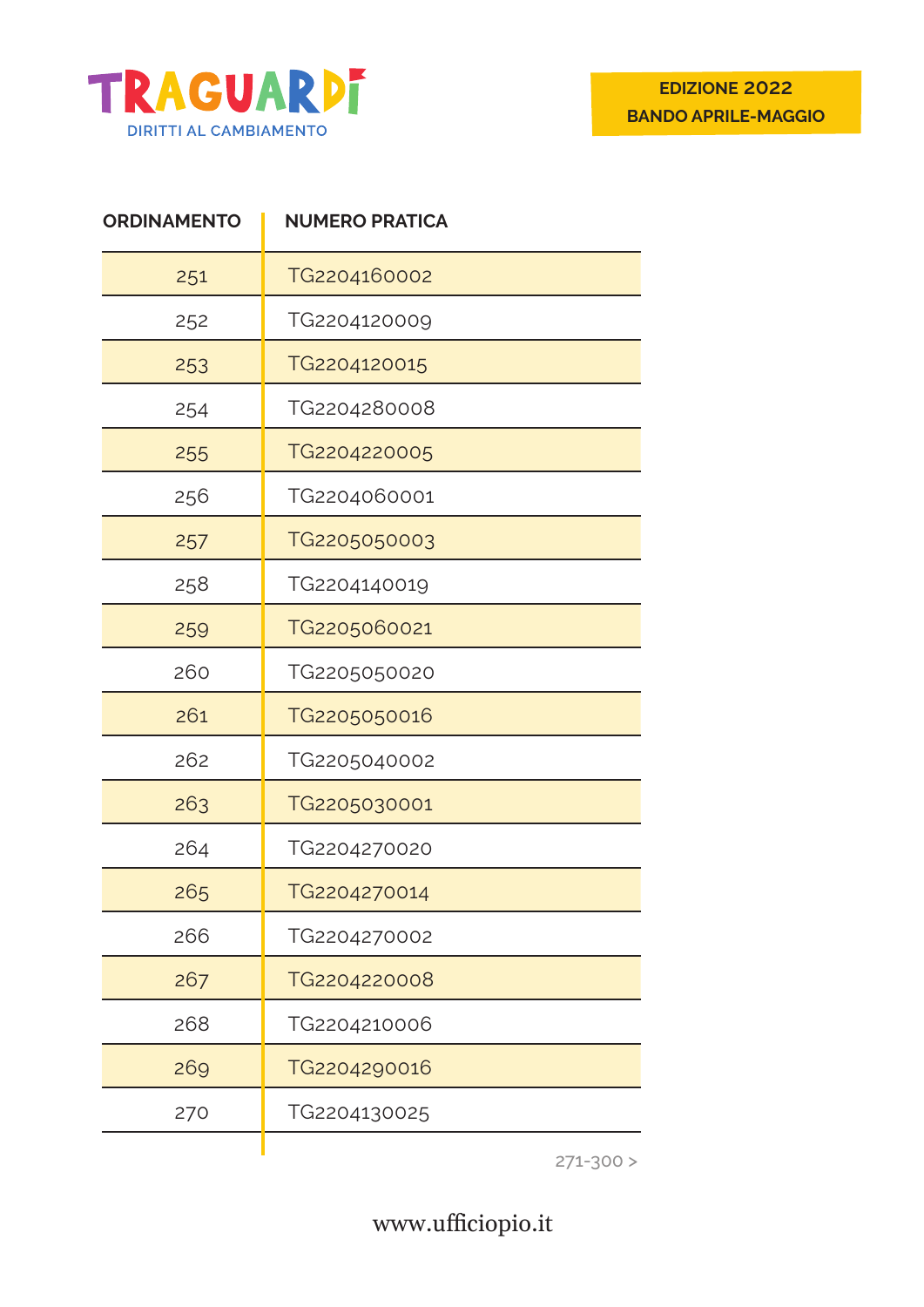

| <b>ORDINAMENTO</b> | <b>NUMERO PRATICA</b> |
|--------------------|-----------------------|
| 271                | TG2204250004          |
| 272                | TG2204260001          |
| 273                | TG2204140001          |
| 274                | TG2205050006          |
| 275                | TG2204080003          |
| 276                | TG2204200008          |
| 277                | TG2204290015          |
| 278                | TG2204120013          |
| 279                | TG2204280020          |
| 280                | TG2205020010          |
| 281                | TG2204140021          |
| 282                | TG2204110009          |
| 283                | TG2204220014          |
| 284                | TG2204130027          |
| 285                | TG2204220002          |
| 286                | TG2204280016          |
| 287                | TG2204210007          |
| 288                | TG2204210018          |
| 289                | TG2204070010          |
| 290                | TG2204150006          |
|                    |                       |